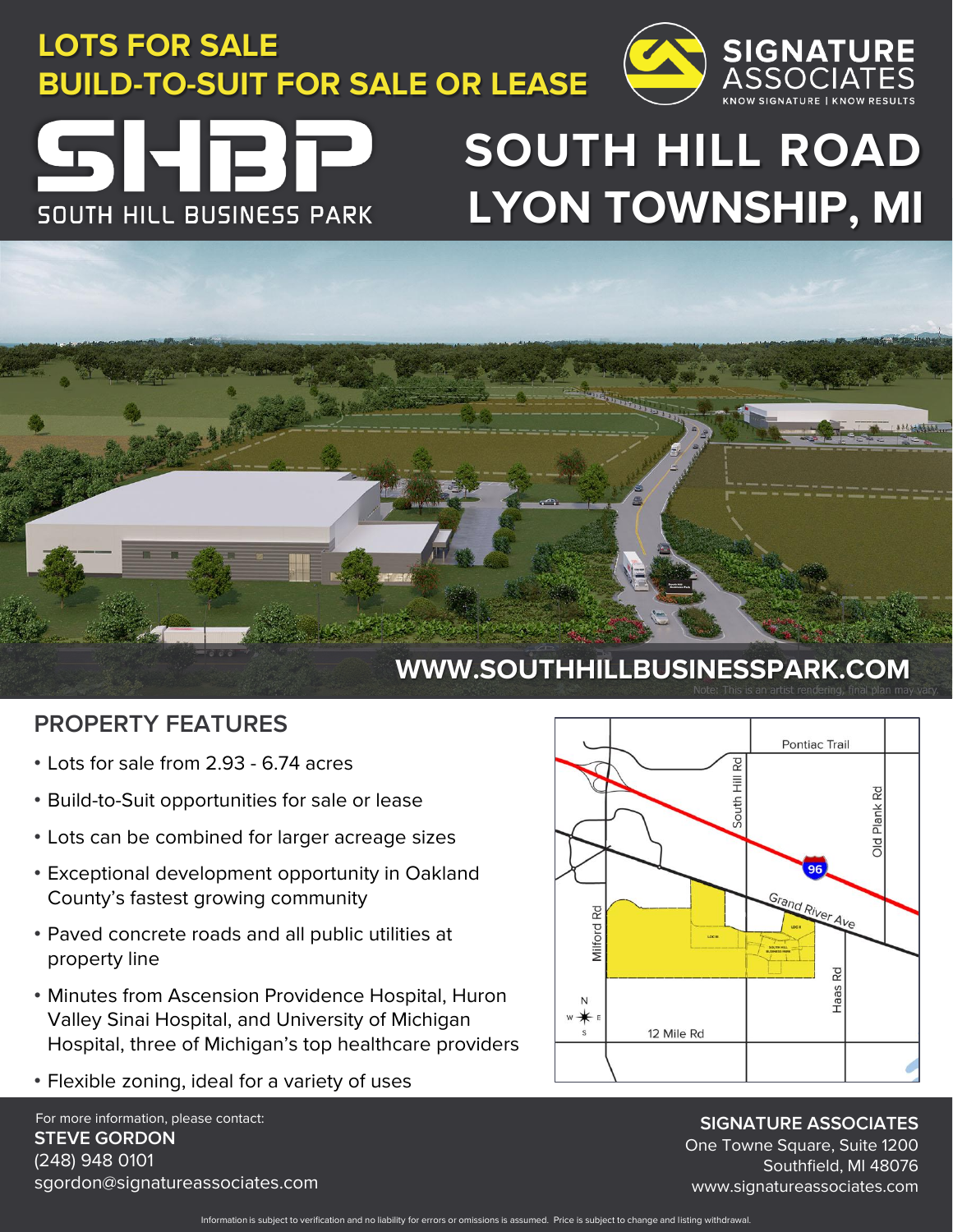## **LOTS FOR SALE | 2.93 – 6.74 ACRES BUILD-TO-SUIT FOR SALE OR LEASE**



**South Hill Business Park – Lyon Township, Michigan**



#### **Lot Prices Include Regional Detention**

| LOT $#$ | <b>ACREAGE</b> | <b>TOTAL PRICE</b> | <b>PRICE/ACRE</b> | PRICE/SQ.FT. |
|---------|----------------|--------------------|-------------------|--------------|
| Lot 1   | 5.12 AC        | \$1,474,560        | \$288,000         | \$6.60       |
| Lot 2   | 3.44 AC        | \$990,720          | \$288,000         | \$6.60       |
| Lot 3   | 2.93 AC        | \$843,840          | \$288,000         | \$6.60       |
| Lot 4   | 3.43 AC        | \$987,840          | \$288,000         | \$6.60       |
| Lot 5   | 6.37 AC        | \$1,834,560        | \$288,000         | \$6.60       |
| Lot 6   | 6.74 AC        | \$1,941,120        | \$288,000         | \$6.60       |
| Lot 7   | 4.82 AC        | \$1,388,160        | \$288,000         | \$6.60       |
| Lot 8   | 5.21 AC        | \$1,500,480        | \$288,000         | \$6.60       |
| Lot 9   | 4.67 AC        | \$1,344,960        | \$288,000         | \$6.60       |
| Lot 10  | 3.66 AC        | \$1,054,080        | \$288,000         | \$6.60       |

For more information, please contact: **STEVE GORDON** (248) 948 0101 sgordon@signatureassociates.com

**SIGNATURE ASSOCIATES**

One Towne Square, Suite 1200 Southfield, MI 48076 www.signatureassociates.com

Information is subject to verification and no liability for errors or omissions is assumed. Price is subject to change and listing withdrawal.